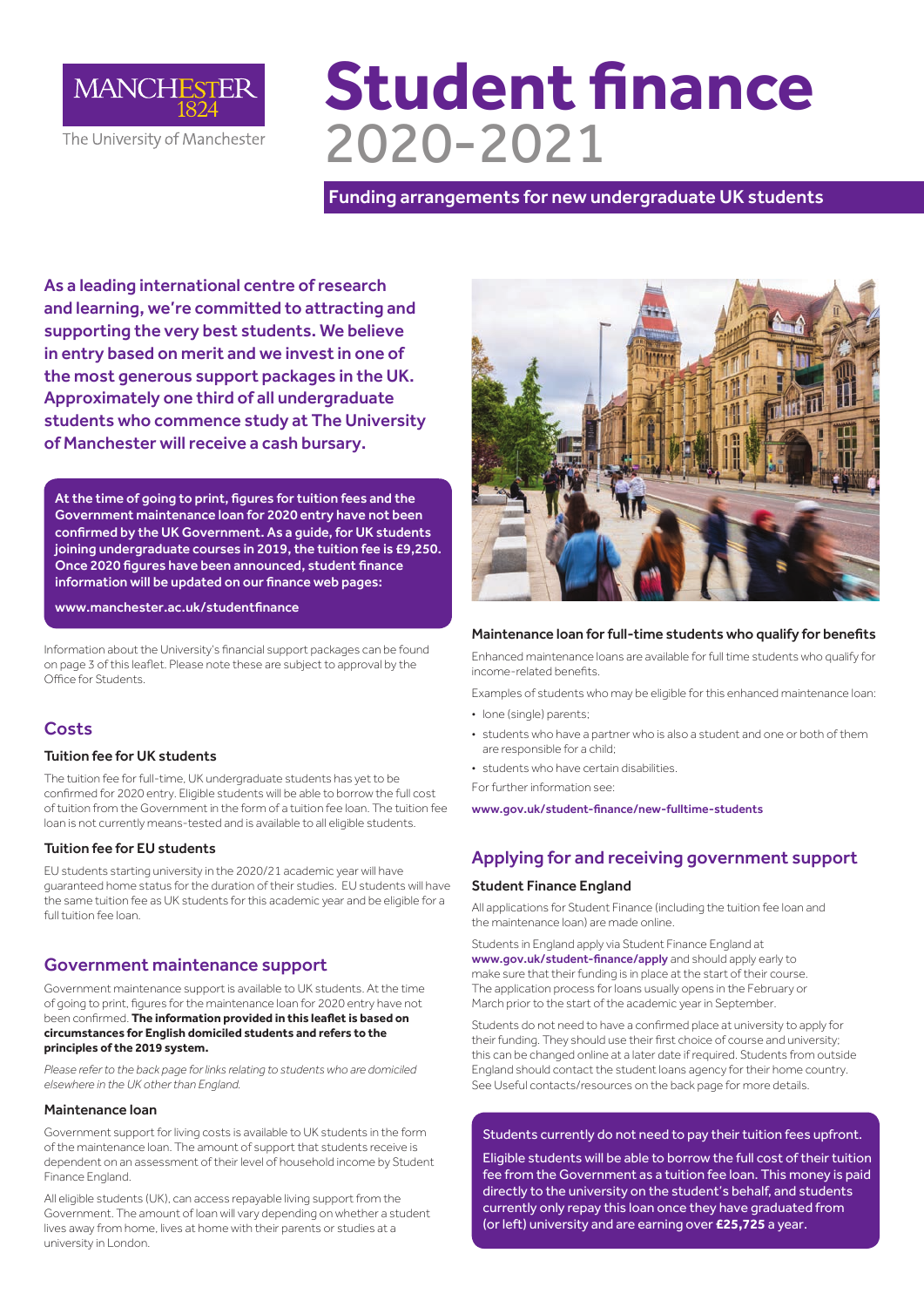## Additional non-repayable support

Students from the following groups may be entitled to additional support either from the university they are studying at, or the Government. All UK students are eligible to apply for additional support if they are from one of the following groups:

## Disabled Student Allowance (DSA)

• Students should make contact with the University's Disability Advisory and Support Service as soon as possible to ensure the relevant support can be put into place. For more information on the Disability Advisory and Support Service see www.dass.manchester.ac.uk

• Students with a disability, mental health condition, long-term health condition or specific learning difficulty through the Disabled Students' Allowance. For further information and how to apply see www.gov.uk/disabled-students-allowances-dsas.

- Care leavers starting University for the first time, should be entitled to a one-off £2000 Higher Education Bursary from their local authority. Most care leavers will be assessed by Student Finance as independent and eligible for the maximum maintenance loan, as well as the tuition fee loan. Students should also be eligible for both the Manchester Bursary and the Undergraduate Access Scholarship from The University of Manchester. See page 3 for further details.
- For more information on Care Leaver Support at The University of Manchester, contact **careleavers@manchester.ac.uk**

Students should apply early for Disabled Students' Allowance (DSA) so that financial support is ready when they begin university.

• Students with a financially dependent adult through the Adult Dependants' grant. For further information see www.gov.uk/adult-dependants-grant

## Care Leaver Support

A Learning Support Fund is available for students domiciled in England studying eligible healthcare courses such as Nursing, Midwifery, and Speech & Language Therapy. The Learning Support Fund has been set up to provide financial assistance to students in three areas

## Parents' Learning Allowance and Childcare Grant

• Students with one or more dependent children through the Parents' Learning Allowance & Childcare grant. For further information see www.gov.uk/childcare-grant

## Adult Dependants' Grant

## NHS financial support

## Medicine and Dentistry

## For further information see www.studentsupport.manchester.ac.uk/ finances/funding-opportunities/all/bursaries-and-scholarships

Students in their fifth and sixth year (if sixth year is applicable) of Medicine or Dentistry, are currently eligible to apply for NHS funding for these years only. These students can expect to have their tuition fees paid by the NHS, be eligible to apply for a reduced government maintenance loan, be eligible for a non means-tested NHS maintenance grant and be able to apply for an NHS means-tested maintenance bursary.

For more information see www.nhsbsa.nhs.uk/student-services and the Student Finance Zone at www.thestudentroom.co.uk

#### Nursing, Midwifery and Allied Health courses

The Manchester Bursary is available to UK students registered on an eligible\* undergraduate degree course at Manchester and who have had a full financial assessment carried out by Student Finance England. This cash bursary is additional to the Government package of support. The Manchester Bursary is available to eligible students, for the duration of their course, subject to a financial reassessment each year.

- Travel and Dual Accommodation Expenses (TDAE). Reimbursement of excess costs incurred when undertaking practical training on placements.
- Child Dependants Allowance (CDA). A set amount of £1,000 per academic year.
- Exceptional Support Fund. A grant for students experiencing financial hardship during their studies who have exhausted all other means of funding.

For more information see www.nhsbsa.nhs.uk/learning-support-fund

## The University of Manchester support

The University is committed to supporting eligible UK students from low-income households through our financial support packages (bursaries and scholarships) detailed below. All support packages are subject to approval by the Office for Students.

Full-time UK students do not need to apply for Manchester's bursaries separately, but should ensure that they consent to share their financial details with the University when making an application to Student Finance England. The Student Services Centre at the University will then be able to automatically identify students who are eligible for University of Manchester support.

The University of Manchester bursaries are paid in three instalments – 25% in December, 50% in February and 25% in April.

## For further information see www.studentsupport.manchester.ac.uk/ finances/tuition-fees/assessments/concessions-for-asylum-seekers

For further information see www.studentsupport.manchester.ac.uk/ finances/funding-opportunities/all/asylum

The University will take all reasonable steps to maintain the value of the annual financial support packages available to students. However, subject to regulatory approval, the University reserves the right to reduce the value of this support, including for students who have deferred entry and those in the course of study, if there is a reduction in tuition fees payable by reason of change in government policy as a result of the Post-18 Review of Education and Funding. In the event of significant changes brought about by this review, the Office for Students provides the option for universities to review their access and participation plan and seek approval for a variation which could include a reduction in the level of financial support provided.

#### The Manchester Bursary

- Medicine
- Dentistry
- Architecture
- Social work
- STEM subjects (part-time only)

| Residual annual household income | <b>Annual cash bursary</b> |
|----------------------------------|----------------------------|
| £0-£25,000                       | £2,000                     |
| Between £25,001 and £35,000      | £1.000                     |

*\*Students are not eligible to receive the Manchester Bursary for any academic year in which they are eligible to receive NHS funding.* 

#### Foundation Year Bursaries

The University of Manchester is also offering generous financial support worth up to £4,000 for UK students enrolling on its foundation 'Year 0' programmes in Medicine, Dentistry, Pharmacy, Biosciences, Science and Engineering. With the aim of facilitating progression directly onto the relevant undergraduate course, these one-year programmes are designed to attract students from diverse educational backgrounds or those without the appropriate qualifications.

| Residual annual household income | <b>Annual cash bursary</b> |
|----------------------------------|----------------------------|
| $f0 - f25.000$                   | £4.000                     |
| Between £25,001 and £35,000      | £2.000                     |

## Undergraduate Access Scholarships

The University's Undergraduate Access Scholarships are generously funded by our alumni community and donors. These scholarships are in addition to any other bursaries students may receive from the University and are awarded as follows:

- All students who have successfully completed the Manchester Access Programme and started an undergraduate course at the University will receive a £1,000 award in their first year. Students from households where the income
- is below £25,000 per year will receive the award for each year of their study. • Students under the age of 25 who have been in public care for a minimum of three months since the age of 11 will receive £1,000 a year throughout the

duration of their undergraduate course.

## Financial support for students on a year abroad/year in industry

We want to encourage UK students to take up opportunities to spend a year abroad or in structured industry placements. Information about our support package for UK students taking a year abroad/year in industry can be found below.

For students on a year abroad/year in industry there will be reduced fees for this additional year. Further information regarding the precise level of tuition fees will be made available nearer the time students are due to undertake the additional year of study.

| <b>Study</b>             | <b>Household</b>                    | <b>Annual cash</b> |
|--------------------------|-------------------------------------|--------------------|
| programme                | income criteria                     | bursary            |
| Erasmus work placement   | $E0 - E25,000$<br>£25,001 - £35,000 | £1.500<br>£750     |
| Study abroad             | $E0 - E25,000$                      | £2,000             |
| (Erasmus or not)         | £25,001 - £35,000                   | £1,000             |
| Work placement UK/abroad | $E0 - E25,000$                      | £2,000             |
| (non-Erasmus)            | £25,001 - £35,000                   | £1,000             |

## Financial support for asylum seekers

The University of Manchester currently offers a tuition fee concession to asylum seekers applying for undergraduate admissions to the University (please note that this does not include Medicine or Dentistry courses). If awarded, eligible students will pay the home rate of tuition fee while their application is under consideration by the Home Office, provided they have proof that an application for asylum in the UK has been made. This is usually the original Standard Acknowledgement Letter or a NASS card issued by the Home Office.

For 2020 entry, the University is offering five Article 26 Scholarships for undergraduate study. This applies to all UG courses except Medicine and Dentistry. The scholarship is intended to help those who have sought refuge in the UK to progress into higher education. The scholarship includes:

- Full cost of tuition;
- £5,000 a year living cost bursary
- Free accommodation in one of the University's Halls of Residence for the duration of study

## Subject-specific scholarships

Some subject areas across the University have their own scholarships that are awarded on the basis of specific criteria. The application process varies and students are advised to contact the relevant department for their subject.

For further information regarding 2019 criteria see www.manchester.ac.uk/study/undergraduate/student-finance/2019/ uk/university-support/

## Sports scholarships

Students competing at an international level in their sport could be eligible for support and funding through our UoM Sport Scholarship scheme. Our aim is to help students balance a demanding training and competition schedule with the pressures of achieving a high-quality degree. We support a number of sports and eligible students will need to submit an application to be considered for a sport scholarship via the website below.

For further information see www.sport.manchester.ac.uk/sport/elite-sport

## Equivalent level qualifications (ELQ)

As a general rule, students who have previously completed an undergraduate degree will not be able to qualify for government support for a second undergraduate degree; this includes the tuition fee loan and the maintenance loan.

There are exceptions for students studying a second degree in:

Such students may be eligible to qualify for the maintenance element of the loan and university bursaries, but would not qualify for a tuition fee loan.

The University of Manchester will be offering the Manchester Bursary to eligible ELQ students as long as they have completed an assessment by Student Finance England.

Students who have already completed an undergraduate degree and who wish to start a second degree course in Nursing, Midwifery and the allied health professions, will have access to the standard support package in the same way as students starting a first degree.

#### For more information see www.manchester.ac.uk/studentfinance

#### How loan repayments work

- Students will only be required to start paying back loans once they have graduated from (or left) university and are earning over £25,725.
- The amount graduates pay each month is related to what they earn and not what they owe
- The rate of repayment will be 9% of any earnings over £25,725.
- Loan repayments will be deducted directly from salary, normally through Pay As You Earn (PAYE).
- Any loans that remain outstanding after 30 years will be written off.

For more information on repayment and interest see: http://media.slc.co.uk/repayment/qsg/index.html

## Approximate monthly repayments based on annual salary

| Income each year<br>before tax | <b>Monthly</b><br>salary | Approximate<br>repayment |
|--------------------------------|--------------------------|--------------------------|
| £25,000                        | £2.083                   | £0                       |
| £25,725                        | £2.143                   | f()                      |
| £27,000                        | £2,250                   | f9                       |
| £30,000                        | £2,500                   | <b>f32</b>               |
| £33,000                        | £2.750                   | £54                      |
| £35,000                        | £2.916                   | £69                      |
| £40,000                        | £3.333                   | £107                     |

## Level of interest paid on Student Loans based on annual salary

| Annual salary               | Interest paid     |
|-----------------------------|-------------------|
| Less than £25.725           | <b>RPI</b>        |
| Between £25,725 and £46,305 | RPI plus up to 3% |
| More than £46,305           | RPI plus 3%       |

#### Early repayment

There will be no penalty for early repayment of loans.

#### Student loan interest rates

Interest will accrue on the amount students have borrowed from the date they receive their first maintenance loan instalment, or when the tuition fee loan payment is made to their college or university on their behalf, until the outstanding amount, including any interest accrued, has been repaid in full.

Interest rates are recalculated each academic year based on the Retail Price Index (RPI) in the preceding March. For example, for the 2019/20 academic year the interest on loans will be based on the March 2019 RPI figure of 2.4%. While studying, students will accrue interest on their loans at a rate of RPI inflation plus 3% on the outstanding balance and this level of interest continues until the April after graduation. At this point it changes to a variable rate of interest depending on earnings outlined in the table below.